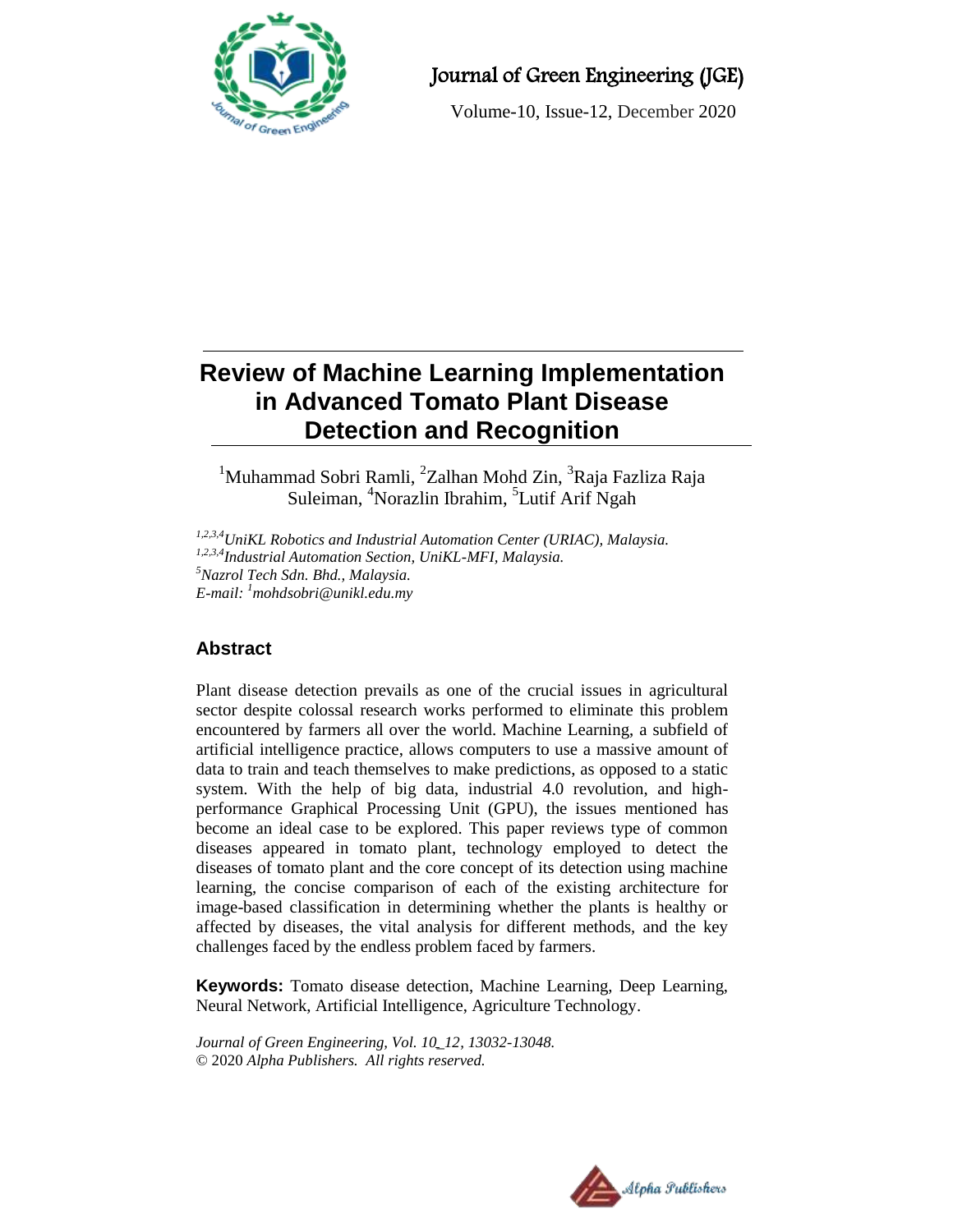## **1 Introduction**

Agriculture industry persists as one of the essential sectors all over the world. As announced by the Food and Agriculture Organization (FAO), the world population increases to 9.73 billion by 2050, and 11.2 billion by the end of the century. Therefore, the necessity to improve food production and other agricultural products is an all-embracing agenda, as the demand also increases by approximately, 50% between 2012 and 2050 [1]. While there are many problems in food production, plant disease is still a major concern among farmers and seen as one principal threat to attaining this demand.

Common causes of plant disease are basically due to the main three factors: fungi, bacteria and viruses. Some diseases might be extremely severe where the farmers suffer for the total failure of plants. While others are difficult to be detected at early stage due to its unobvious symptoms. Reference [2] mentioned that to really comprehend the nature of each disease, the processes incurred during the growth and the development of healthy plant should be thoroughly analyzed in term of its sequence of events comprising germination, vegetative growth, flowering and finally the seed production; the physiological processes which include cell division and differentiation, the fixation and utilization of energy through photosynthesis and biosynthesis, transport of water and nutrients and storage of all reserved compounds; and the metabolism pathways and molecular reactions underlying all of these processes, which are totally depending on the lighting, temperature, water and humidity and sufficient nutrients [3] - [6]. The common diseases encountered in plant, including mildew, leaf blight, leaf spot, mosaic, leaf curl, wilt, fruit rot, etc.

Conventional method, using expert's visual to detect the presence of the disease seems to be weak especially when it involves large farms, because its high cost in term of, labour intensive and time consuming, notwithstanding their expertise generally proven to reach as high as 93% of accuracy in detecting the plant disease [7].

Direct detections [8] which consists of recognizing the causal agent of the disease were introduced in 1970s through lab-based diagnosis. Serological assays were formed to detect the thousands of pathogens, bacteria and fungi using polyclonal and monoclonal antisera. The methods include enzyme-linked immunosorbent assay (ELISA), immunostrip assays, serologically specific electron microscopy (SSEM), western blots and dotblot immune-binding assays. There are also DNA based method which were developed for pathogens detection, such as fluorescence in situ hybridization (FISH) and some variant of Polymerase Chain Reaction (PCR) including PCR, nested PCR (nPCR), cooperative PCR (co-PCR), multiplex PCR (M-PCR), real-time PCR (RT-PCR) and DNA fingerprinting. Despite the high accurateness of the diagnosis process, none of all these laboratory-based diagnosis methods is proven ideal in term of cost-effectiveness and ability to provide instantaneous detection.

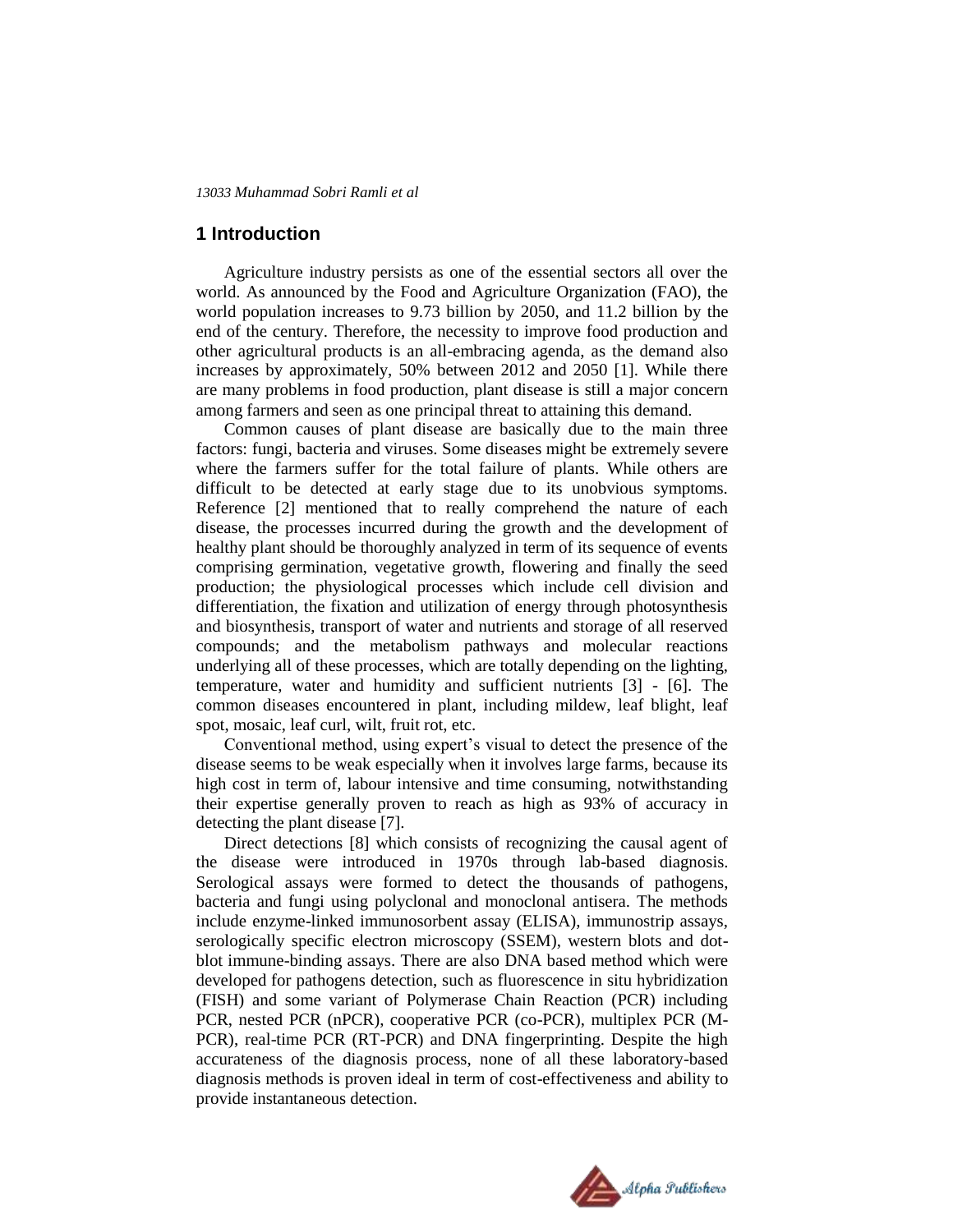Machine Learning (ML) and Artificial Intelligence (AI) emerged a few decades ago, and widely deployed among many researchers who urge for intelligent solution for their research. It is obviously undeniable that both of them have becoming the popular option for any problem solving in various industries and research disciplines, be it in science, physics, finance, social science etc. However, people tend to get confused of how to differentiate AI and ML. According to [9], AI is likely the science and engineering to make machine to behave like human, which is called intelligence, and it can go deeper by understanding the human intelligence. In simpler phrase, if someone can write a program that make a machine have human-like behavior, it can surely be categorized as AI. However, an intelligent machine doesn"t cap only at the successful process of performing given task, but it is more towards how it interacts with its surrounding because the surrounding might as well affect the final result. Thus, when it comes for machines to learn how to adapt with their surrounding using the data fed to them, this is where ML interferes.

The people around the world are surrounded by technologies in their daily life. Various kind of data are able to be collected massively and they are becoming more significant and contextually relevant for various kind of researches. Thus, this situation has marked a new breakthrough for ML and AI, particularly when Deep Learning (DL) has been widely explored among researchers [10]. The presence of Industrial Revolution 4.0 has made the researches in this kind of discipline becoming indispensable and fitting. Researchers in agriculture who center around an enhanced plant disease detection will benefit from this compelling approach. Image-based detection is used as one of the indirect detection approaches, which observe on the impact of the disease through physiological plant response rather than recognizing the causal agent of the disease.

Thus, this paper consists of reviewing and comparing existing works done by the several researchers regarding the implementation of ML"s image-based to firstly recognize what type of common diseases in tomato plants, followed by the methods used for the detection of their diseases.

## **2 Image Based Machine Learning**

As mentioned in introduction, image-based of plant disease detection is categorized under indirect detection, which focused on the physiological impact of the diseases, practically has effects on the leaf texture, fruit, root etc.

For image-based technique, the basic steps taken for plant disease detection are illustrated in Figure 1.

Image acquisition consists of collecting images captured using digital camera, be it RGB image, spectral, thermal or fluorescence imaging. The images are then pre-processed to remove undesired distortions, enhance certain features of the image and focus only on the significant region. The

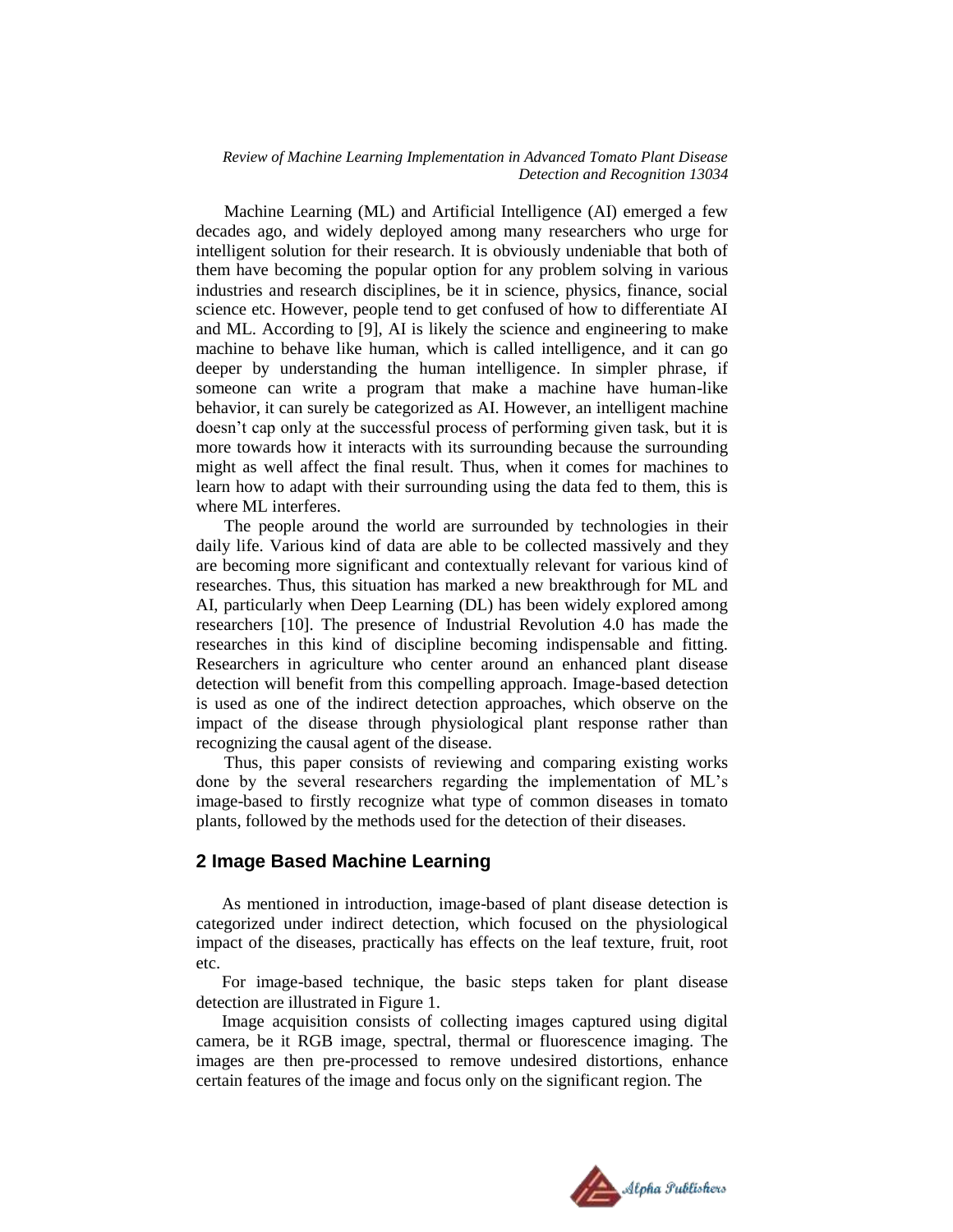pre-processed images are then grouped by similar features for significant representation and facilitate the analysis process. The features of image which should be defined include color, shape, texture etc. Finally, images are classified using neural network to get the diagnosis of the related disease [11].



**Figure 1** Steps for Disease Detection through Mage-Based Technique

## *2.1 Image Acquisition*

The suitable image acquisition technique should be considered in order to facilitate the process of detecting and recognizing the plant disease. RGB technique is explored to diagnose ascochyta blight in cotton [12]; cercospora leaf spot, rust, ramularia leaf spot and phoma leaf spot in sugar beet [13]; scab in apple and anthracnose in tobacco [14]. Spectral technique is examined to detect head blight [15], [16] and yellow rust [17], [18] in wheat; late blight in tomato [19]; cercospora leaf spot [20] - [22], rust [21], powdery mildew [21] and root rot [23], [24] in sugar beet; scab in apple [25]; net blotch [26], brown rust [26] and powdery mildew [26], [27] in barley; orange rust in sugar cane [28]. Thermal technique is employed to detect cercospora leaf spot in sugar beet [29]; downy mildew [30] and powdery mildew [31] in cucumber; scan in apple [32]; and downy mildew in rose [33]. Lastly, fluorescence imaging technique is used to diagnose powdery mildew [34] and leaf rust [35] in wheat; cercospora leaf spot in sugar beet [36], [37]; and gummosis in cashew [38].

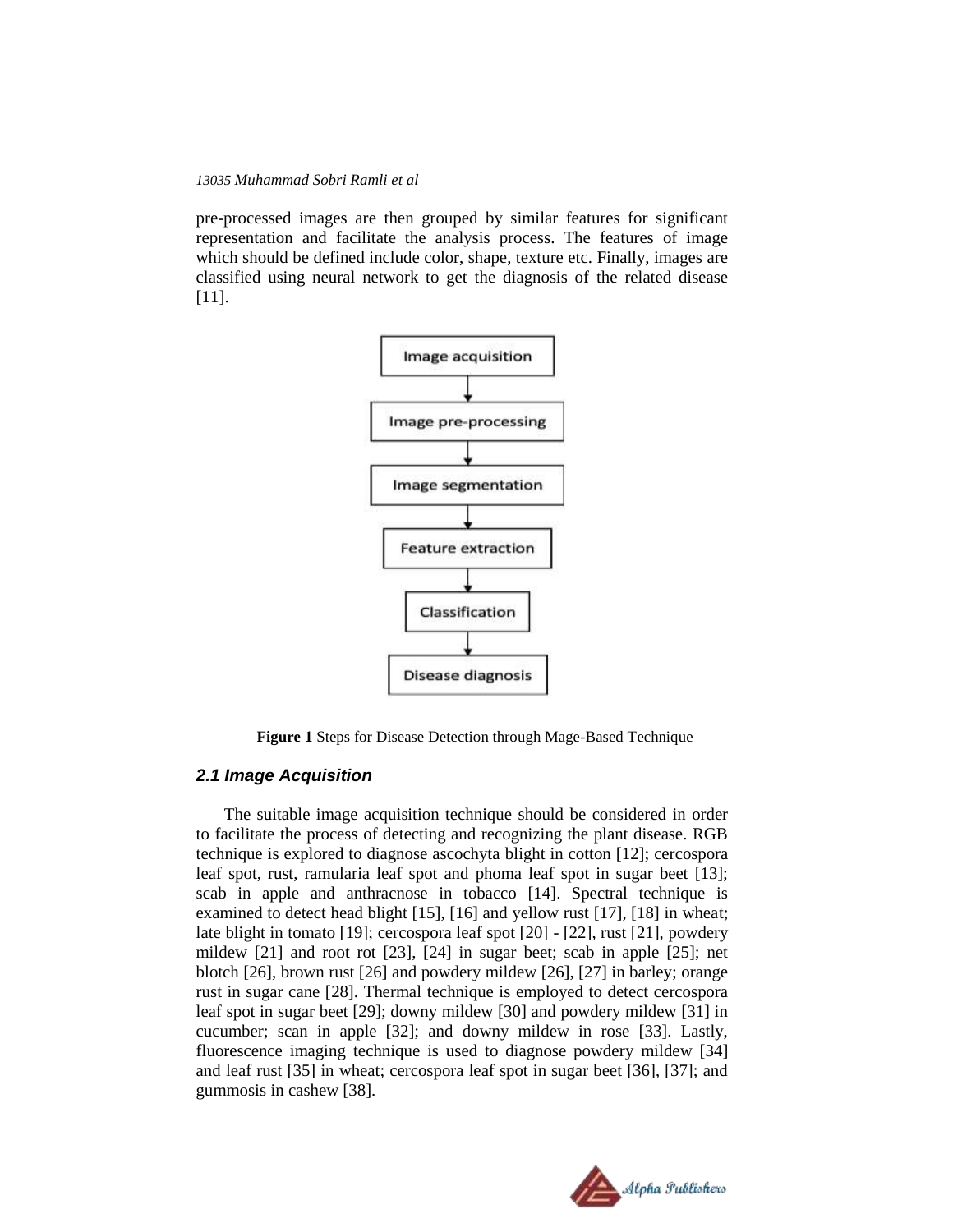## *2.2 Image Pre-processing*

As for image pre-processing, it focalizes more on the enhancement of the image, be it through the conversion of RGB to Lab, filtering etc. This process is performed to increase the contrast of images, hence, facilitate the next process followed. Image smoothing is done through filtering techniques, including median filter, average filter, Gaussian filter etc. [39].

## *2.3 Image Segmentation*

Image segmentation is a process where the image is divided into smaller regions. This will facilitate the process to extract only the significant data from the image. There are various methods of doing it, such as, region-based segmentation, partition clustering or well known as K-means clustering technique, edge detection, Otsu"s algorithm and thresholding and others [40], [41].

## *2.4 Feature Extraction*

Once the segmentation work is done, there are only the data of significant areas which left. Thus, the feature from these areas should be extracted to get the real meaning of the picture. Color, shape and texture are among the most utilized feature extraction of an image [42]. However, with the presence of Deep Learning (DL) recently, feature extraction is done automatically through training of images to the architecture model [43].

#### *2.5 Classification and Diagnosis*

Image classification consists of a complex procedure which relies on different components. In plant disease detection, it will receive the image as the input and produce the output classification for identifying if the plant has disease, and what kind of disease presented. The examples of the existing classifiers which are widely used include Neural Network (NN), Support Vector Machine (SVM), Fuzzy Logic and Genetic Algorithm. Each of them has their own advantage as well as limitation [44], [45].

## **3 Existing Detection Methods**

Almost all the researches done recently employ Convolutional Neural Network (CNN) based architecture to detect the presence of pests and diseases in crop due to the fact that it is a DL architecture, able to easily identify and classify objects with minimal pre-processing, successfully analyzing visual image and easily extracting the required features with its multi-layered structure [43]. CNN consists of four main layers which are

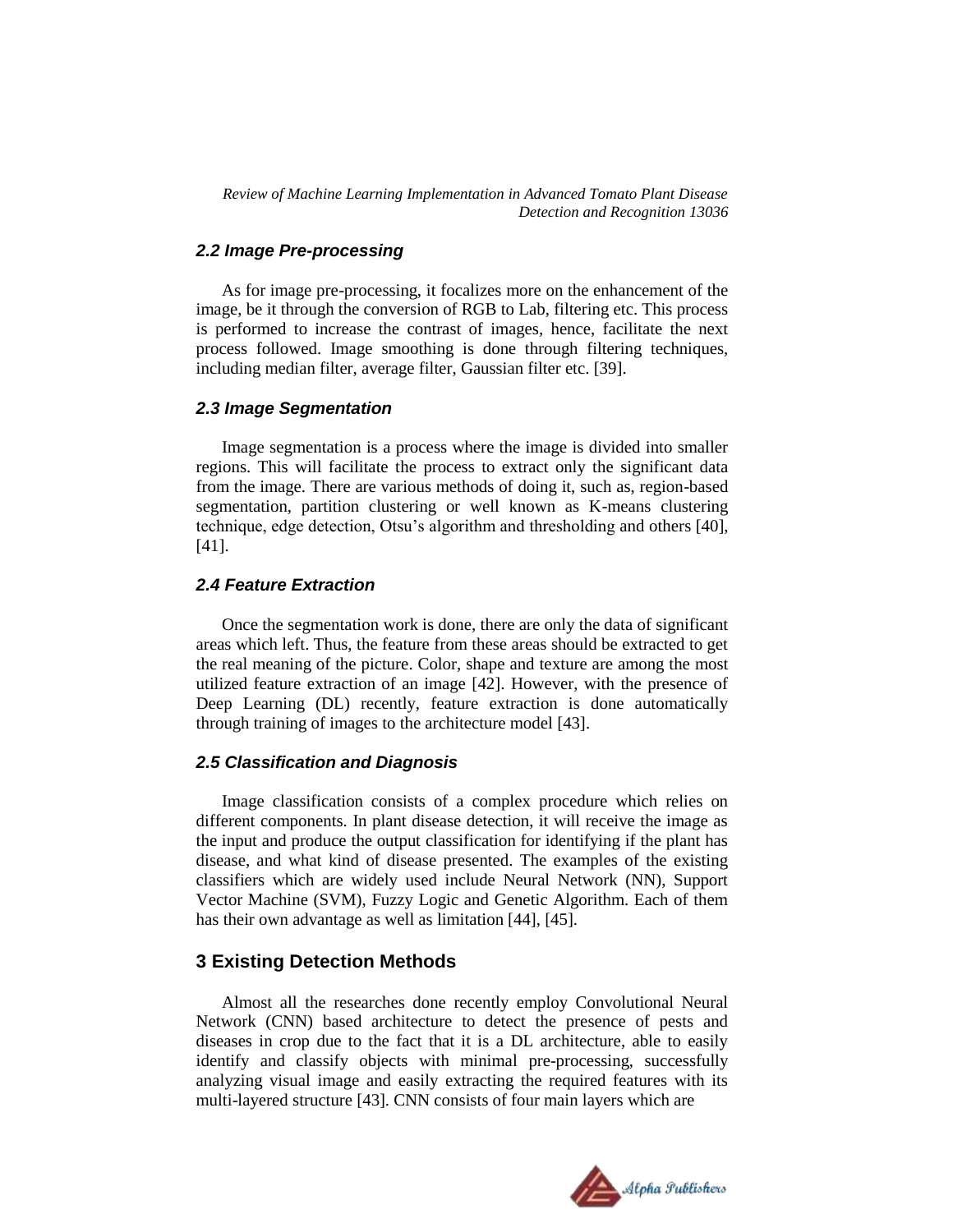convolutional layer, pooling layer, activation function layer and fully connected layer. Its architecture is illustrated in Figure 2.



**Figure 2** Basic Concept of CNN

CNN"s name came from the convolutional layer, in which, a series of mathematical operations are performed to extract the feature map of the input image [46]. Filter is used to reduce the size of the image. It is shifted step by step from the upper left corner of the image. At each step, the multiplication of image value and filter matrix value is performed, and the result is then summed up to get a new matrix with certainly a smaller size [43] as illustrated in Figure 3.



**Figure 3** Convolution process for 5x5 input with 3x3 filter

As for pooling layer, it consists of reducing the size of the output matrix of convolutional layer. Generally, the size 2x2 is applied for the filter. The existing pooling functions are as max pooling (widely used), average pooling and L2-norm pooling [43]. Max pooling, for example, consists of selecting the highest number in sub-partition of matrix and transfer it to the new matrix as shown in Figure 4.

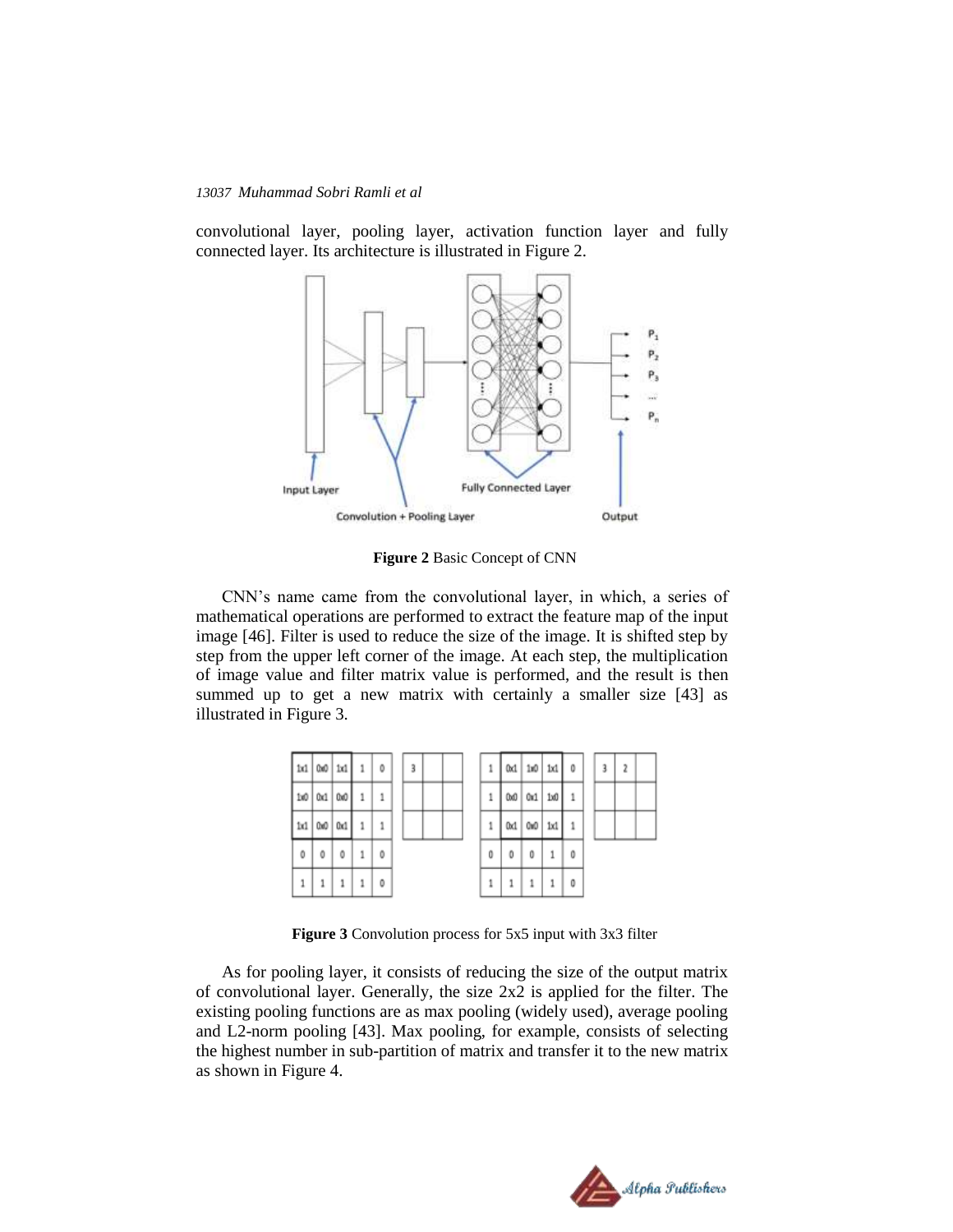| 1 | 6              | 8              | $\overline{2}$ | 7               | 8 |
|---|----------------|----------------|----------------|-----------------|---|
|   | 1              | $\mathbf{2}$   | п              | $5\overline{5}$ |   |
| 5 | $\overline{2}$ |                | s              |                 |   |
| 4 | 3              | $\overline{2}$ | Ф              |                 |   |

**Figure 4** Max pooling with 2x2 filters and stride 2

Activation functions, e.g. linear, sigmoid, hyperbolic tangent and Rectified Linear Unit (ReLU), provide curvilinear relationship between the input and output layers [43]. Non-linear learning of the network is performed by these activation functions. ReLU, is however, the most employed activation function in CNN. ReLU performed the equation as stated in (1).

 $f(x)=\{ \blacksquare(0,\&\text{if } x\leq 0 \text{ (}a\text{)}\text{ x},\&\text{otherwise}\}\}$  (1)

Once the output matrix from the convolutional, pooling and activation layer is generated, it is fed to the fully connected layer, which will calculate the class probabilities or scores. The output of this layer will be the input of classifier, e.g. softmax classifier [47].

In [39], there were some works done to detect the diseases of tomato plant using CNN with 7 convolutional layers, together with ReLU activation function. The diseases covered were Septoria leaf spot, early blight, late blight, mosaic virus, bacterial spot, bacterial canker and bacterial speck. The 520 images were divided into 90%-10% of training-testing data, recorded an accuracy of 76%.

In [43] proposed to use CNN-based architecture embedded with LVQ algorithm. This method was used to detect four tomato plant's diseases, which are, bacterial spot, late blight, Septoria leaf spot and yellow leaf curl virus. The images from Plant Village were used for the training purposes. There were 500 images with 5 classes (including healthy leaf). CNN is used for the training, comprising of convolutional layers, pooling layers and activation layers. The output of these layers should basically go to the fully connected layers. However, the proposed work used LVQ instead which make all layers are not fully connected. LVQ consists of input layer, kohenan layer and output layer. The input and kohenan layer are fully connected, while kohenan and output layer are partially connected. The concept 80%- 20% training-testing data splitting had been put in place. As the result, it produced 86% of accuracy.

In [47], there are two architectures used to train the model with tomato image data acquired from Plant Village, which are AlexNet and SqueezeNet. This work consisted of detecting the tomato plant diseases, e.g. bacterial spot, early blight, late blight, leaf mold, leaf spot, spider mites, target spot, mosaic virus and yellow leaf curl virus as shown in Figure 5.

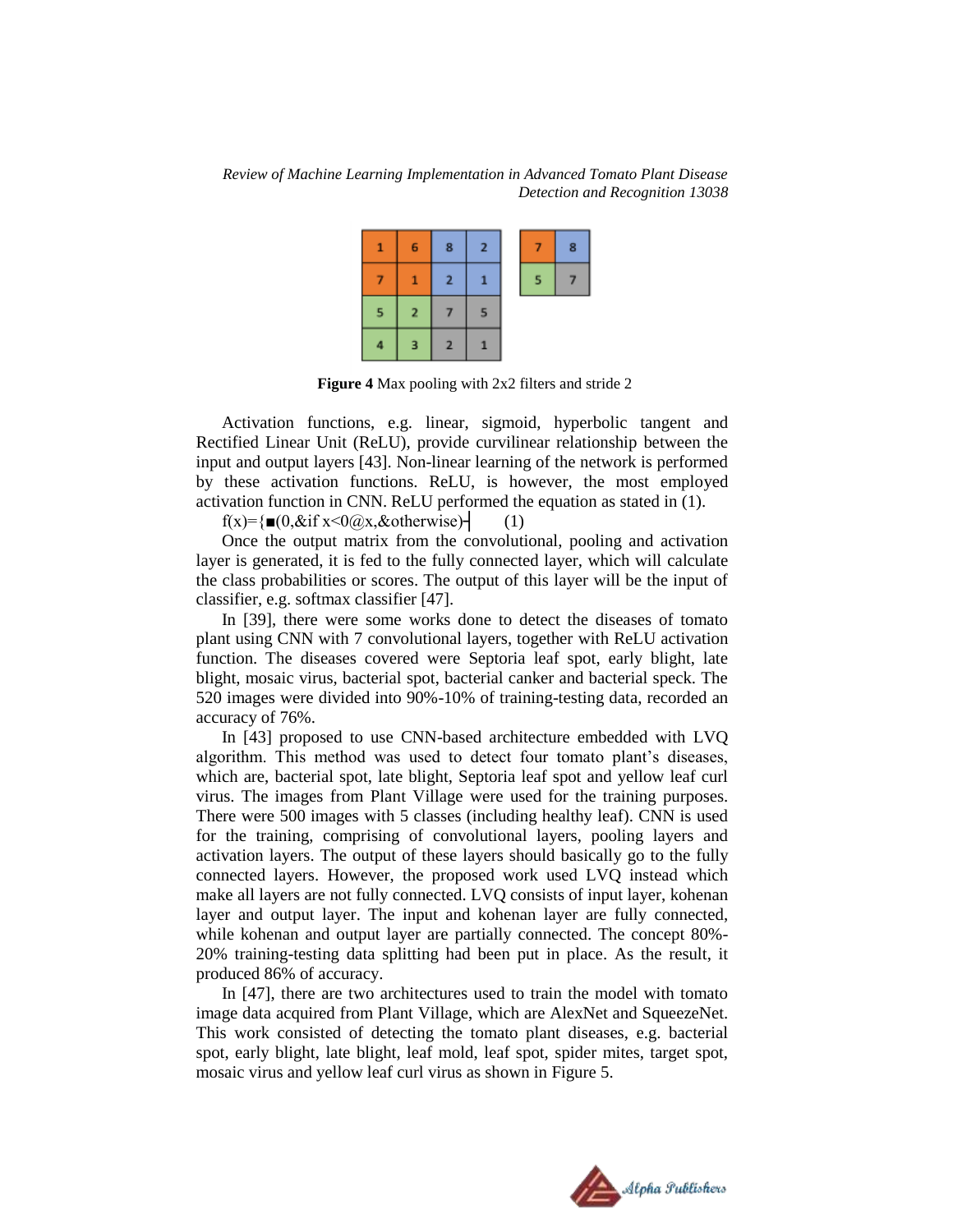

**Figure 5** Sample images from Plant Village dataset, first row left to right labelled as bacterial spot, early blight, healthy, late blight, leaf mold; Second row left to right labelled as septoria leaf spot, spider mites, target spot, mosaic virus, yellow leaf curl virus

AlexNet registered an accuracy of 95.65% better than SqueezeNet with 94.3%.

The proposed work done in [48] to detect and recognize the tomato plant diseases using DL algorithm, recorded the highest accuracy of 95.75% for data validation. This work focused on detecting three types of diseases, which are, phoma rot, leaf miner and target spot. There were 4,923 images of healthy and diseased tomato leaf (80% used for training, and 20% used for testing), captured under controlled environment, using a motor-controlled image capturing box, from four different angles. CNN-based approach has been used to identify the type of diseases presented. The training of anomaly and disease detection were done through transfer learning using pre-trained network AlexNet. As the result, the transfer learning disease recognition model achieved the accuracy of 95.75%, and the automated image capturing system implemented in actual registered the accuracy of 91.67%.

Another research done in [49] which also used image data from Plant Village to detect the presence of 10 different diseases of tomato plant, which are, bacterial spot, early blight, late blight, leaf mold, leaf spot, spider mites, target spot, mosaic virus, yellow leaf curl virus and gray spot. There are 11 classes (including healthy leaf) which contain 640 images for each, thus, giving a total of 7040 images. The proposed algorithm is to implement CNNbased architecture on VGG16 by fine tuning the initial model with 3 fully connected layers to only 2 fully connected layers instead. This results an increasing from 88% of accuracy to 89%.

A research in [50] which again used the image data from Plant Village to detect nine diseases of tomato plant, which are, bacterial spot, early blight, late blight, leaf mold, leaf spot, spider mites, target spot, mosaic virus and yellow leaf curl virus. In this work, each original image from Plant Village was transformed into three different versions: the original image in color, grayscale image and segmented image. AlexNet and GoogLeNet were used as the architecture to train two different models, transfer learning and

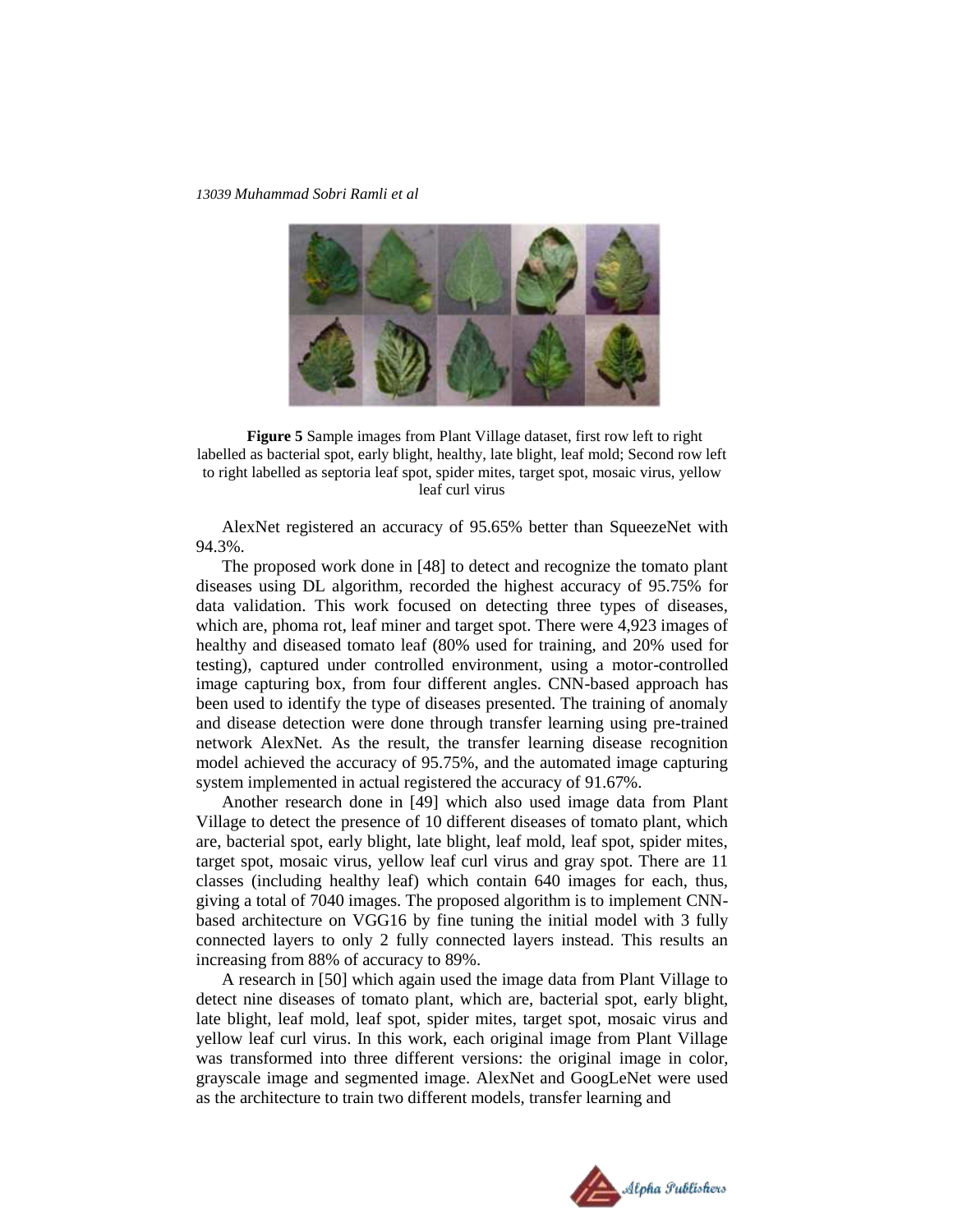training from scratch. The training had been repeated using 80%-20%, 60%- 40%, 50%-50%, 40%-60% and 20%-80% of training-testing data splitting. This comes up with the 99.27% and 97.82% accuracy for transfer learning and training from scratch, respectively using AlexNet. While for GoogleNet, it recorded slightly higher accuracy, which are 99.34% and 98.36% for transfer learning and training from scratch, respectively.

Last research [51] which employed image data from Plant Village were done to detect the same diseases as [50]. The concept used is illustrated in Figure 6.



**Figure 6** Proposed Technique in [51]

AlexNet, GoogLeNet and the variation of LeNet (additional block of convolutional) were implemented to detect the presence of tomato plant disease. LeNet variation registered an accuracy of 94.85% compared to other implemented architectures.

A robust DL-based tomato plant diseases detector and pest recognition has been developed in [52]. The images are captured on site from multiple angles of cameras. The implementation of three deep neural network approaches had been put in place to detect nine different diseases/pests, e.g. canker, gray mold, leaf mold, low temperature, miner, nutritional excess, plague, powdery mildew and whitefly. They were Faster Region-based Convolutional Neural Network (Faster R-CNN), Single Shot Multibox Detector (SSD) and Region-based Fully Convolutional Network (R-FCN). The research work proposed a meta-architecture which concatenates feature extractor (e.g. VGG-16, ResNet-50, ResNet-101, ResNet-152) and the classifiers listed above.



**Figure 7** Meta-architecture Proposed in [52]

Without data augmentation, the average precision recorded was only 55.64%. However, the reading is increased to 83.06% thanks to the implementation of data augmentation.

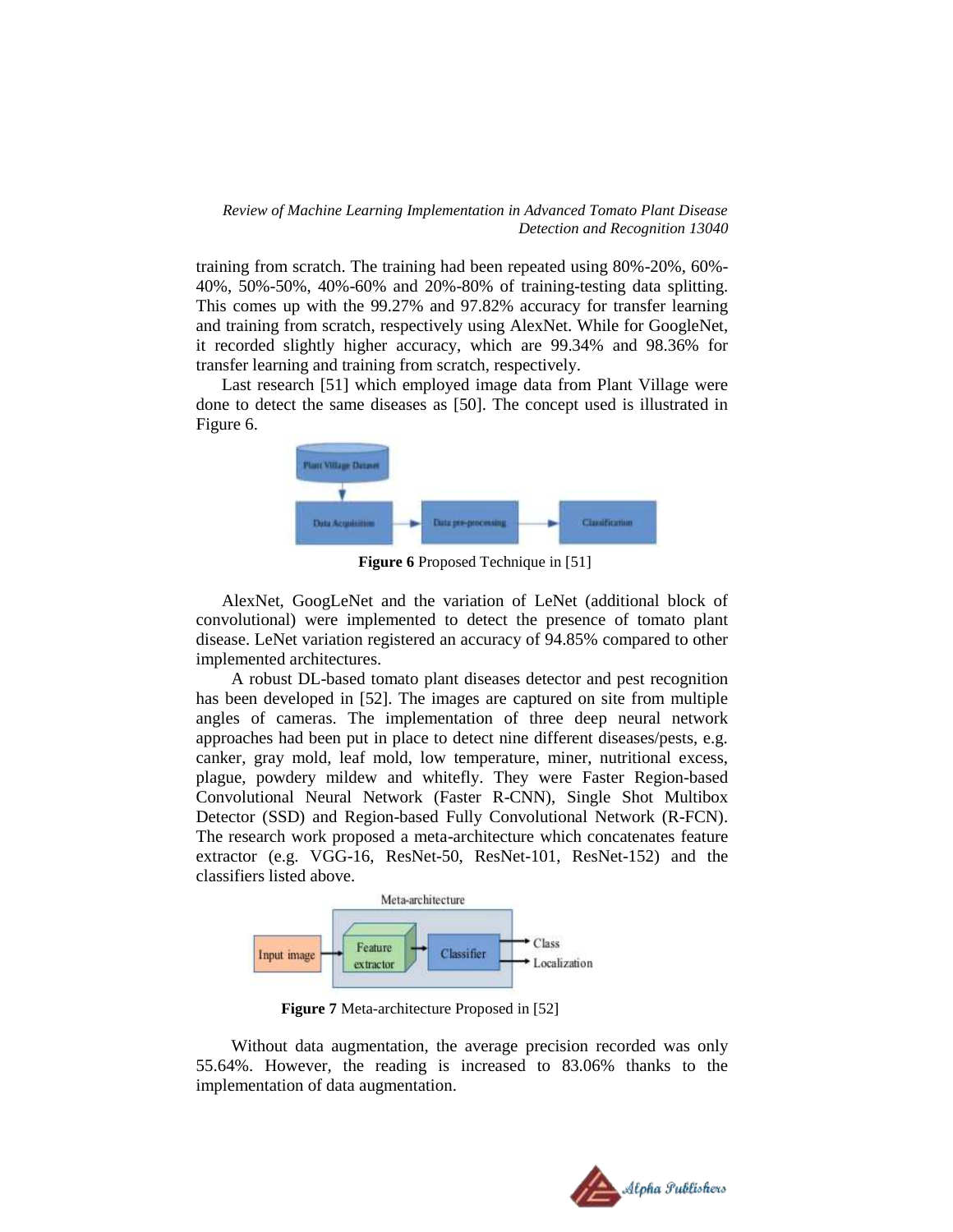Finally, a recent study in [53] employed Adaptive Neuro-Fuzzy (ANFIS) Classification to detect the presence of five different diseases of tomato plant: bacterial canker, bacterial leaf spot, fungal late blight, leaf curl and septoria leaf spot. Gray Level Co-occurrence Matrix (GLCM) was used as feature extractor. There were 650 images (80%-20% training-testing data split). The algorithm proposed was to convert segmented RGB plant images to grayscale, compute GLSM, store extracted feature into Feature Vector, Fm, then submitted to ANFIS. The proposed architecture came up with the accuracy of 90.7%.

## **4 Analysis on Existing Solution**

Based on all the reviewed works done, here are some analysis which might be useful for improvement of future works. Table 1 illustrates the occurrence of diseases in reviewed papers.

| <b>Table 1 List of Diseases for Tomato</b> |                   |                                         |  |  |  |  |  |
|--------------------------------------------|-------------------|-----------------------------------------|--|--|--|--|--|
| Name of tomato plant<br>disease            | No. of appearance | Reference                               |  |  |  |  |  |
| <b>Bacterial canker</b>                    | 3                 | [39] [52] [53]                          |  |  |  |  |  |
| <b>Bacterial speck</b>                     | 1                 | $[39]$                                  |  |  |  |  |  |
| <b>Bacterial spot</b>                      | 6                 | [39] [43] [47] [49] [50] [51]           |  |  |  |  |  |
| <b>Early blight</b>                        | 5                 | [39] [47] [49] [50] [51]                |  |  |  |  |  |
| Gray mold                                  | 1                 | $[41]$                                  |  |  |  |  |  |
| Gray spot                                  | $\mathbf{1}$      | $[49]$                                  |  |  |  |  |  |
| Late blight                                | 7                 | [39] [43] [47] [49] [50] [51]<br>$[53]$ |  |  |  |  |  |
| <b>Leaf miner</b>                          | $\overline{2}$    | [48] [52]                               |  |  |  |  |  |
| Leaf mold                                  | 5                 | [47] [49] [50] [51] [52]                |  |  |  |  |  |
| Leaf spot                                  | 6                 | [47] [49] [50] [51] [53]                |  |  |  |  |  |
| Low temperature                            | 1                 | $[52]$                                  |  |  |  |  |  |
| <b>Mosaic virus</b>                        | 5                 | [39] [47] [49] [50] [51]                |  |  |  |  |  |
| <b>Nutritional excess</b>                  | $\mathbf{1}$      | $[52]$                                  |  |  |  |  |  |
| Phoma rot                                  | $\mathbf{1}$      | $[48]$                                  |  |  |  |  |  |
| <b>Plague</b>                              | 1                 | $[52]$                                  |  |  |  |  |  |
| <b>Powdery Mildew</b>                      | 1                 | $[52]$                                  |  |  |  |  |  |
| Septoria leaf spot                         | 3                 | [39] [43] [53]                          |  |  |  |  |  |
| <b>Spider mites</b>                        | $\overline{4}$    | [47] [49] [50] [51]                     |  |  |  |  |  |
| <b>Target spot</b>                         | 5                 | [47] [48] [49] [50] [51]                |  |  |  |  |  |
| Whitefly                                   | 1                 | $[52]$                                  |  |  |  |  |  |
| <b>Yellow leaf curl virus</b>              | 6                 | [43] [47] [49] [50] [51] [52]           |  |  |  |  |  |

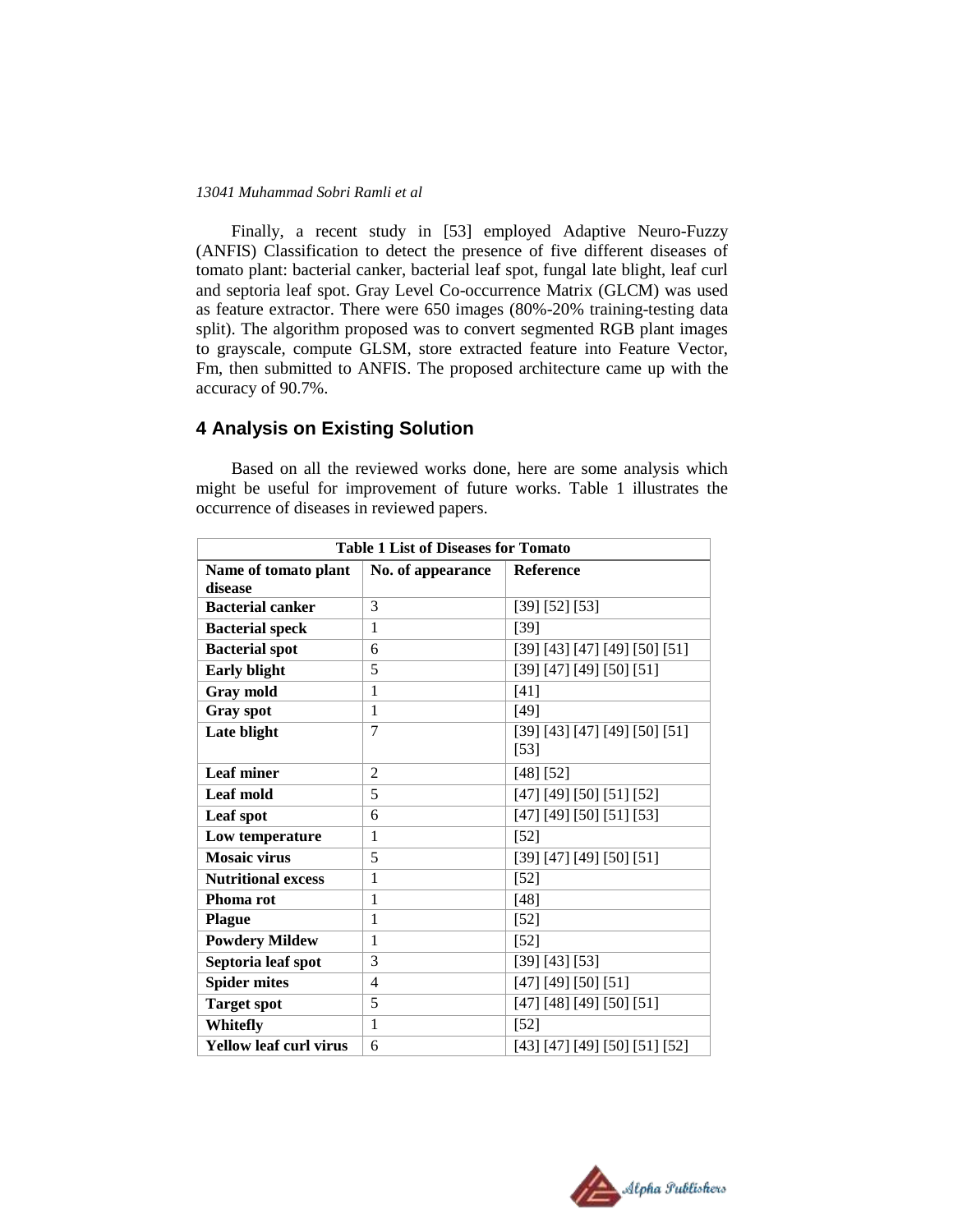Based on the table above, the common diseases in tomato plant detected are late blight, early blight, bacterial spot, leaf spot, yellow leaf curl virus, leaf mold, mosaic virus and target spot. Figure 8 shows Common Disease in Tomato Plant.



**Figure 8** Common Disease in Tomato Plant

In terms of architecture employed by researchers to detect the tomato plant disease, it is illustrated in Table 2.

| Table 2 List of Model Architecture Employed |                      |                                |                               |                          |  |  |  |
|---------------------------------------------|----------------------|--------------------------------|-------------------------------|--------------------------|--|--|--|
| Model<br>architecture                       | No. of<br>occurrence | <b>Best</b><br><b>Accuracy</b> | No/Source of<br><b>Images</b> | No of<br><b>Diseases</b> |  |  |  |
| <b>AlexNet</b>                              | 3                    | 99.27%                         | Plant Village                 | 9                        |  |  |  |
| <b>ANFIS</b>                                | 1                    | 90.70%                         | 650                           | 5                        |  |  |  |
| <b>FR-CNN</b>                               | $\overline{2}$       | 83.06%                         | <b>NA</b>                     | 9                        |  |  |  |
| GoogLeNet                                   | 2                    | 99.34%                         | Plant Village                 | 9                        |  |  |  |
| <b>LeNet</b>                                | 1                    | 94.85%                         | Plant Village                 | <b>NA</b>                |  |  |  |
| <b>ResNet</b>                               | 1                    | 83.06%                         | <b>NA</b>                     | 9                        |  |  |  |
| <b>R-FCN</b>                                | 1                    | 83.06%                         | <b>NA</b>                     | 9                        |  |  |  |
| <b>SqueezeNet</b>                           | 1                    | 94.30%                         | Plant Village                 | 9                        |  |  |  |
| SSD                                         | 1                    | 83.06%                         | <b>NA</b>                     | 9                        |  |  |  |
| VGG-16                                      | $\overline{2}$       | 89.00%                         | Plant Village                 | 10                       |  |  |  |

Based on Table 2, AlexNet is the most employed architecture used to train the system and it states among the best accuracy recorded which is 99.27%. However, GoogLeNet recorded the highest accuracy which is 99.34%, slightly higher than AlexNet"s. Since most of the research works use the same sources of data, which is from Plant Village, it can be concluded that the accuracy reading is relevant and comparable.

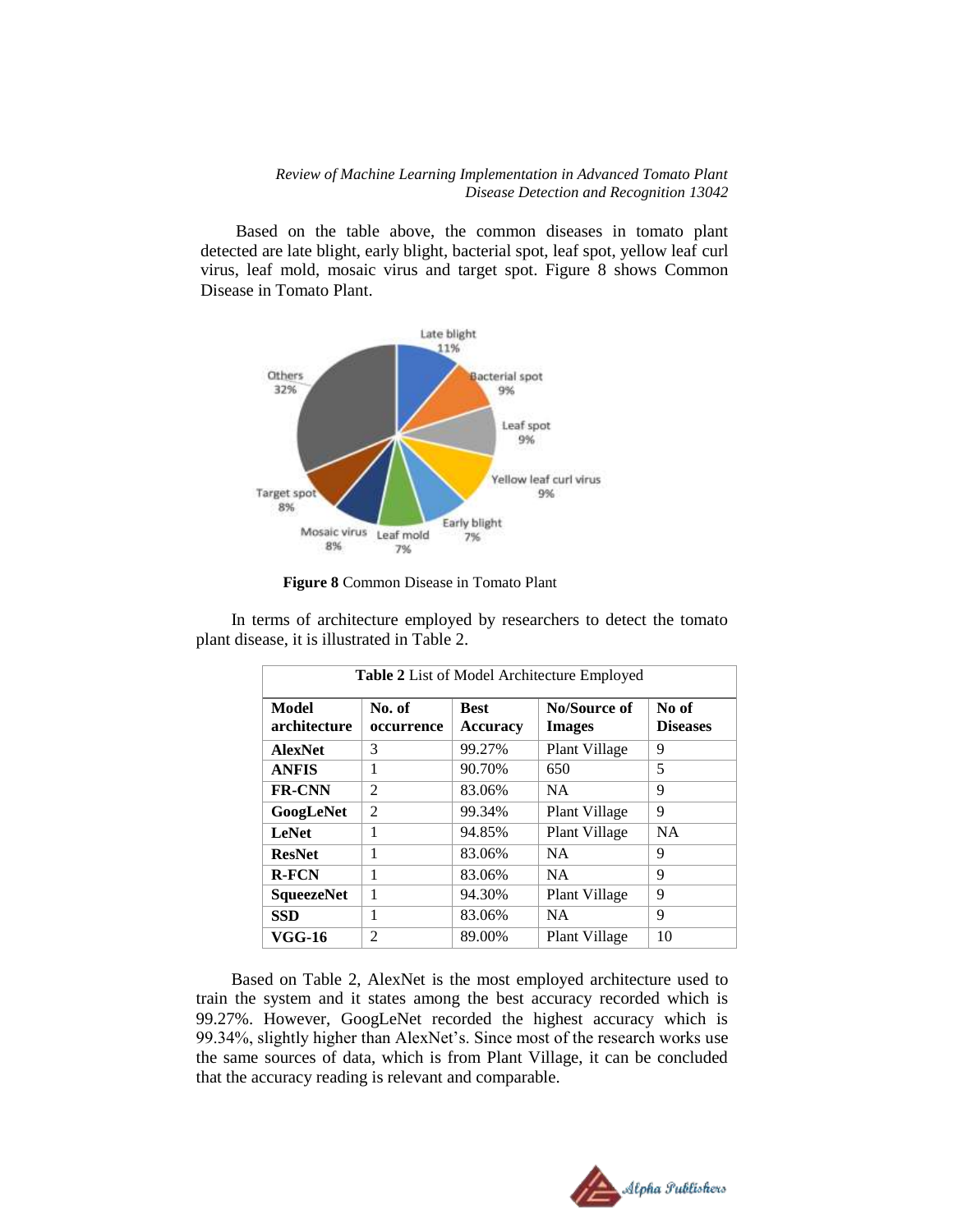## **5 Conclusion and Key Challenge**

Based on the reviews done in this paper, it is concluded that there are some common diseases of tomato plant that can be detected using imagebased Machine Learning architecture. They are late blight, early blight, bacterial spot, leaf spot, yellow leaf curl virus, leaf mold, mosaic virus and target spot.

In terms of the method used, most of the solution provided employed the CNN-based architecture which proven to give a high accuracy detection. GoogLeNet and AlexNet remain those with highest accuracy reading amongst other architectures which use the same samples of plant leaves.

In terms of research gap, almost all the high accuracy detection recorded were using pre-recorded images and mostly from Plant Village. These images are already cropped and there is no disturbance from the environmental factor. There are few researches which go further by testing their models with the on-site images under non-controlled environment and it registered not impressive accuracy compared to those with pre-recorded images. It is certainly due to the many environmental factors interfered during the detection and recognition of actual on-site images. Thus, there are still room of improvements to be explored in such matter.

Furthermore, in certain cases, even though the same source of data and model architecture is used, the recorded accuracy differs. This might be due to the different parameters used for each model. Thus, these parameters should be defined accordingly in order to produce the best accuracy.

## **Acknowledgement**

The authors would like to acknowledge the financial support from Ministry of Higher Education (MoHE) through Fundamental Research Grant Scheme (FRGS/1/2019/ICT02/UNIKL/02/1).

## **References**

- [1] P Mohamed Shakeel,"Neural networks based prediction of wind energy using pitch angle control",International Journal of Innovations in Scientific and Engineering Research (IJISER),Vol.1,no.1,pp.33-37,2014.
- [2]JA Lucas, "Plant Pathology and Plant Pathogens", 3rd Edition Wily-Blackwell, 2020.
- [3]T Kozai. "LED lighting for urban agriculture", Technology & Engineering, 2016.
- [4]T Kozai, G Niu and M Takagaki. "Plant factory: an indoor vertical farming system for efficient quality food production", Academic Press, 2019.
- [5]RG Taketani, MD Lanconi, VN Kavamura, A Durrer, FD Andreote and IS Melo. "Dry season constrains bacterial phylogenetic diversity in a semiarid rhizosphere system", Microbial Ecology, Vol. 73, pp. 153-161, 2017.

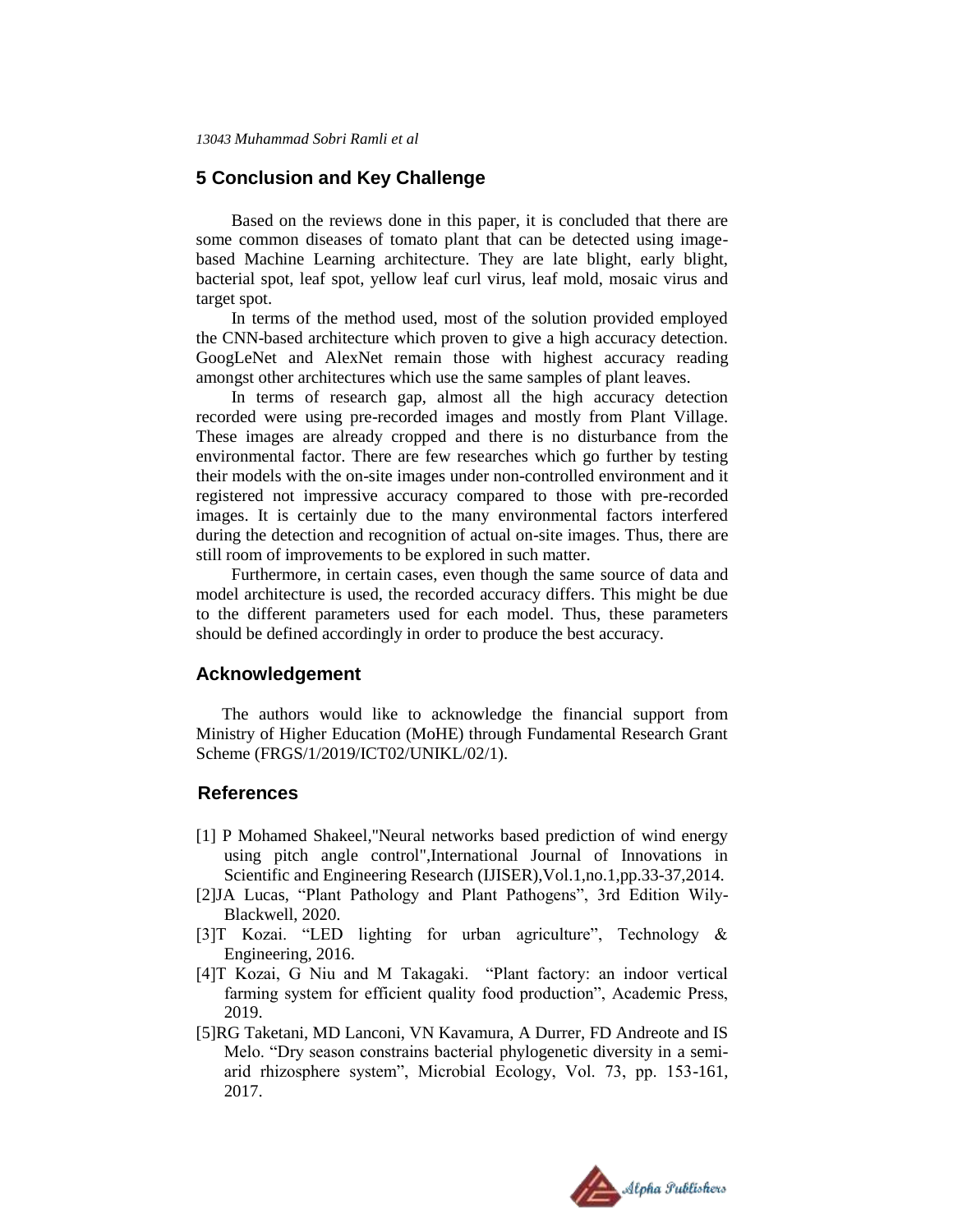- [6]KS Karthika, I Rashmi and MS Parvathi. "Biological Functions, Uptake and Transport of Essential Nutrients in Relation to Plant Growth", Plant Nutrients and Abiotic Stress Tolerance, pp. 1-49, 2018.
- [7]G Polder, PM Blok, H De Villiers, JM Van de Wolf and Kamp. "Potato Virus Y detection in seed potatoes using deep learning on hyperspectral images", Frontiers in Plant Science, Vol. 10, no. 209, 2019.
- [8]F Martinelli, R Scalenghe, S Davino, S Panno, G Scuderi, P Ruisi, P Villa, D Stroppian, M Boschetti, LR Goulart, CE Davis and AM Dandekar. "Advanced methods of plant disease detection. A review", Agronomy for Sustainable Development, Vol. 35, pp. 1-25, 2014.
- [9] Mai Navid And Nh Niloy,"Development Of Forecasting Model Using Back Propagation Neural Network For Predicting Vegetable Price", International Research Journal of Multidisciplinary Science & Technology (IRJMRS),Vol.2,no.1,pp.66-70,2017.
- [10]K Kersting. "Machine Learning and Artificial Intelligence: Two Fellow Travelers on the Quest for Intelligent Behaviour in Machines", Frontiers in Big Data, Vol. 1, pp. 1-4, 2018.
- [11]M Ray, A. Ray, S Dash, A. Mishra, KG Achary, S Nayak and S Singh. "Fungal disease detection in plants: Traditional assays, novel diagnostic techniques and biosensors", Biosensors and Bioelectronics, Vol. 87, pp. 708-723, 2017.
- [12]A Camargo and JS Smith. "Image pattern classification for the identification of disease causing agents in plants", Computers and Electronics in Agriculture, Vol. 66, no. 2, pp. 121-125, 2009.
- [13]M Neumann, L Hallau, B Klatt, K Kersting and C Bauckhage. "Erosion Band Features for Cell Phone Image Based Plant Disease Classification", 22nd International Conference on Pattern Recognition, 2014.
- [14]CP Wijekoon, PH Goodwin and T Hsiang. "Quantifying fungal infection of plant leaves by digital image analysis using Scion Image software", Journal of Microbiological Methods, Vol. 74, no. 2-3, pp. 94-101, 2008.
- [15]E Bauriegel, A. Giebel, M Geyer, U Schmidt and WB Herppich. "Early detection of Fusarium infection in wheat using hyper-spectral imaging", Computers and Electronics in Agriculture, Vol. 75, no. 2, pp. 304-312, 2011.
- [16]C Bravo, D Moshou, J West, A McCartney and H Ramon. "Early Disease Detection in Wheat Fields using Spectral Reflectance", Biosystems Engineering, Vol. 84, no. 2, pp. 137-145, 2003.
- [17]W Huang, DW Lamb, Z Niu, Y Zhang, L Liu and J Wang. "Identification of yellow rust in wheat using in-situ spectral reflectance measurements and airborne hyperspectral imaging", Precision Agriculture, Vol.8, pp. 187-197, 2007.
- [18]D Moshou, C Bravo, J West, S Wahlen, A McCartney and H Ramon. "Detection of "yellow rust" in wheat using reflectance measurements and neural networks", Computers and Electronics in Agriculture, Vol. 44, no. 3, pp. 173-188, 2004.
- [19]X Wang, M Zhang, J Zhu and S Geng. "Spectral prediction of Phytophthora infestans infection on tomatoes using artificial neural

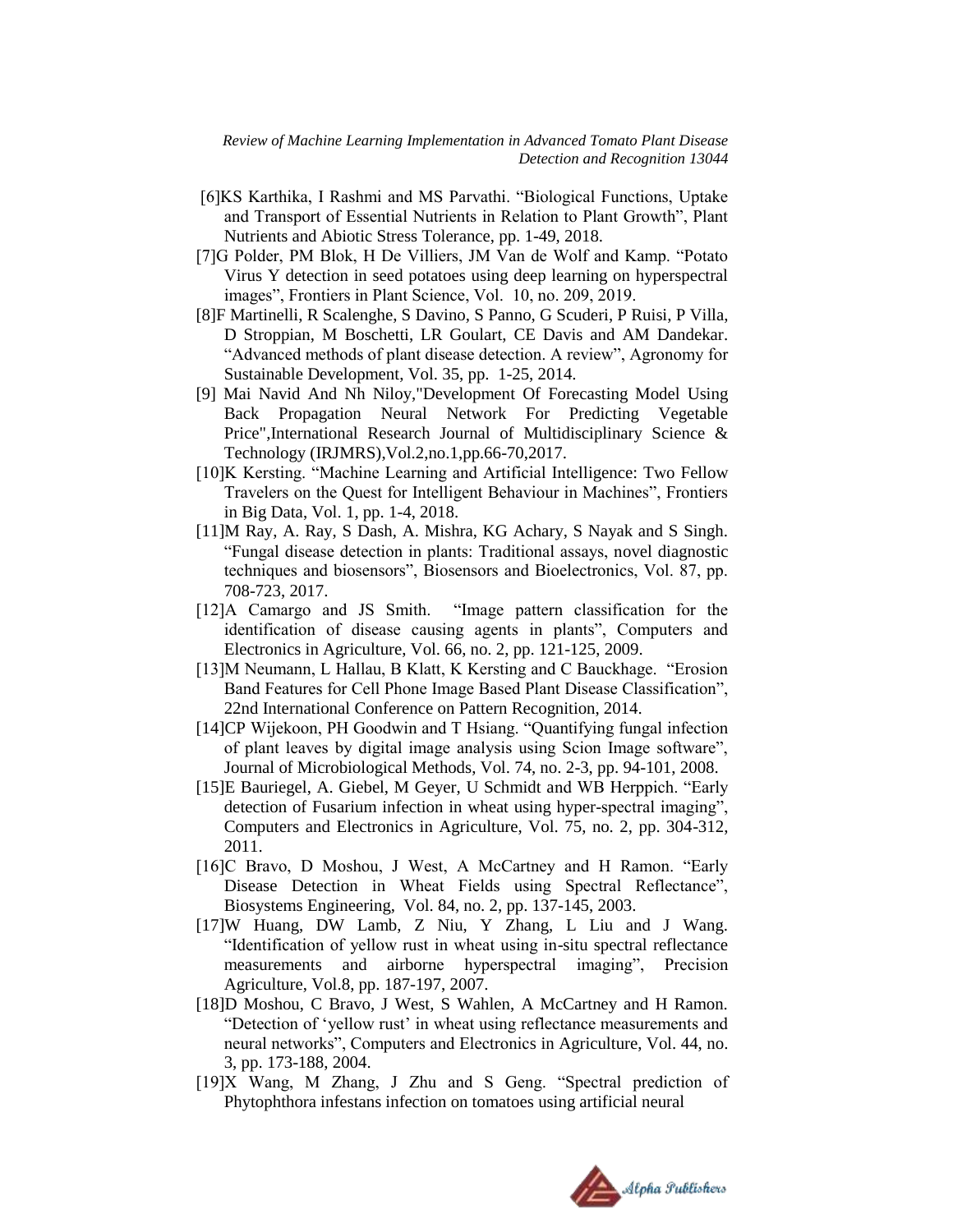network (ANN)", International Journal of Remote Sensing, Vol. 29, no. 6, pp. 1693-1706, 2008.

- [20]S Bergsträsser, D Fanourakis, S Schmittgen, MP Cendrero-Mateo, M Jansen, H Scharr and U Rascher. "HyperART: non-invasive quantification of leaf traits using hyperspectral absorption-reflectancetransmittance imaging", Plant Methods, Vol. 11, 2015.
- [21]AK Mahlein, U Steiner, C Hillnhütter, HW Dehne and EC Oerke. "Hyperspectral imaging for small-scale analysis of symptoms caused by different sugar beet diseases", Plant Methods. Vol. 8, 2012.
- [22]K Steddom, MW Bredehoeft, M Khan and CM Rush. "Comparison of Visual and Multispectral Radiometric Disease Evaluations of Cercospora Leaf Spot of Sugar Beet", Plant Disease, Vol. 89, no. 2, 2007.
- [23]C Hillnhütter, AK Mahlein, RA Sikora and EC Oerke. "Remote sensing to detect plant stress induced by Heterodera schachtii and Rhizoctonia solani in sugar beet fields", Field Crops Research, Vol. 122, no. 1, pp. 70-77, 2011.
- [24]R Laudien, G Bareth, R Doluschitz. "Analysis of hyperspectral field data for detection of sugar beet diseases", EFITA-Information Technology for a Better agri- Food Sector, Environment and Rural Living, pp. 375-381, 2003.
- [25]S Delalieux, J Aardt, W Keulemans, E Schrevens and P. Coppin. "Detection of biotic stress (Venturia inaequalis) in apple trees using hyperspectral data: Non-parametric statistical approaches and physiological implications", European Journal of Agronomy, Vol. 27,no. 1, pp. 130-143, 2007.
- [26]M Wahabzada, A. Mahlein, C Bauckhage, U Steiner, E-C Oerke and K Kersting. "Plant Phenotyping using Probabilistic Topic Models: Uncovering the Hyperspectral Language of Plants", Scientific Reports, Vol. 6, 2016.
- [27]M Kuska, M Wahabzada, M Leucker, H-W Dehne, K Kersting, E-C Oerke, U Steiner and A-K Mahlein. "Hyperspectral phenotyping on the microscopic scale: towards automated characterization of plant-pathogen interactions", Plant Methods, Vol. 11, 2015.
- [28]A. Apan, A. Held, S Phinn and J Markley. "Detecting sugarcane "orange rust" disease using EO-1 Hyperion hyperspectral imagery", International Journal of Remote Sensing. Vol. 22, no. 2, pp. 489-498, 2004.
- [29]L Chaerle, D Hagenbeek, E De Bruyne, R Valcke and D. Van Der Straeten. "Thermal and Chlorophyll-Fluorescence Imaging Distinguish Plant-Pathogen Interactions at an Early Stage", Plant and Cell Physiology, Vol. 45, no. 7, pp. 887-896, 2004.

[30]E-C Oerke, U Steiner, H-W Dehne and M Lindenthal. "Thermal imaging of cucumber leaves affected by downy mildew and environmental conditions", Journal of Experimental Botany, Vol. 57, no. 9, pp. 2121-2132, 2006.

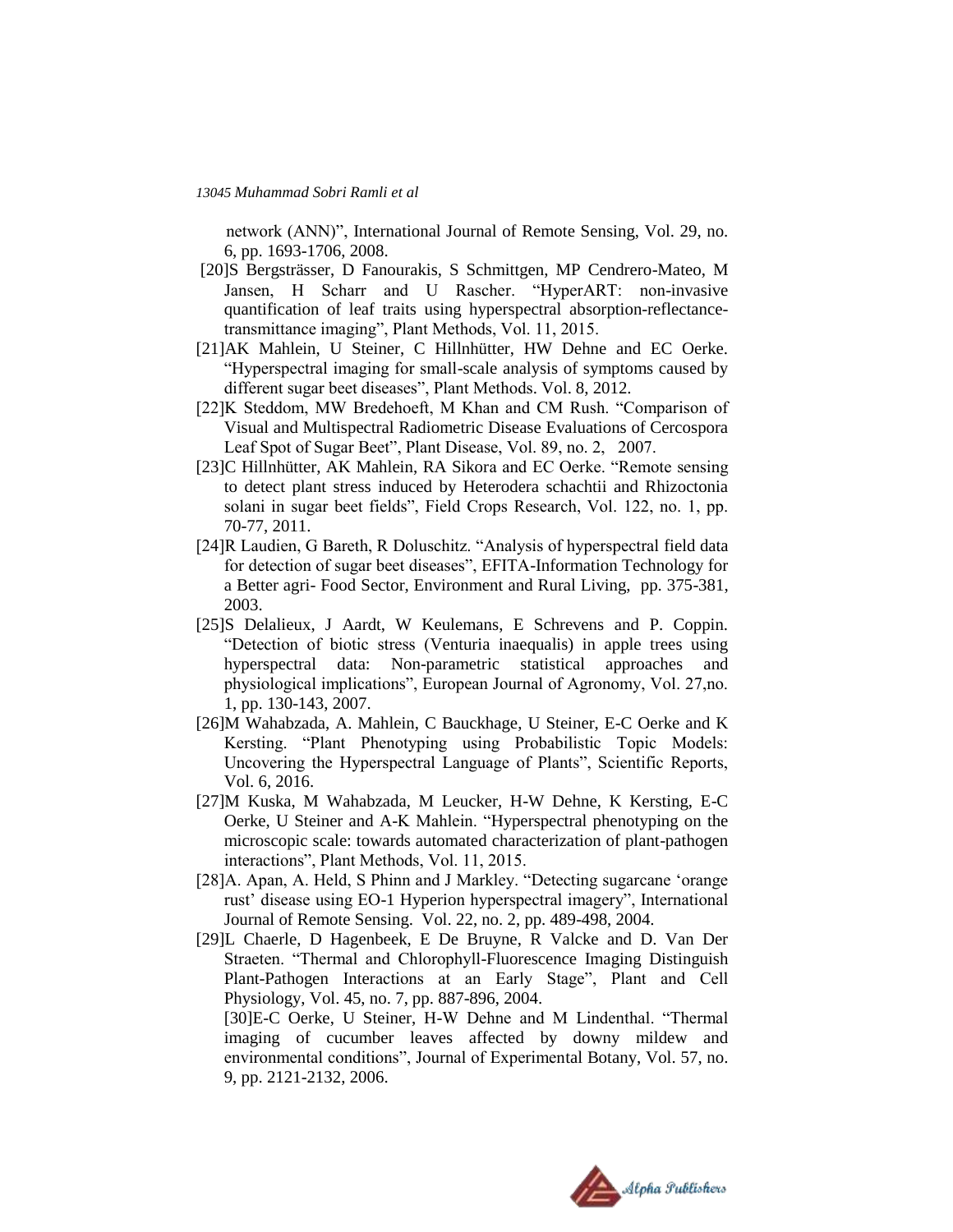- [31]CA Berdugo, R Zito, S Paulus and AK Mahlein. "Fusion of sensor data for the detection and differentiation of plant diseases in cucumber", Plant Pathalogy, Vol. 63, pp. 1344-1356, 2014.
- [32] E-C Oerke, P Fröhling and U Steiner. "Thermographic assessment of scab disease on apple leaves", Precision Agriculture, Vol. 12, pp. 699-715, 2011.
- [33] S.Vanitha Nelvin Pious,"Analysis Of Distributed Estimation And Artificial Neural Networks Methods In Detection Of Brain Tumors From Mri Images",International Journal Of Innovations In Scientific And Engineering Research (IJISER),Vol.1,no.4,pp.276-280,2014.
- [34]K Bürling, M Hunsche and G Noga. "Use of blue–green and chlorophyll fluorescence measurements for differentiation between nitrogen deficiency and pathogen infection in winter wheat", Journal of Plant Physiology, Vol. 168, no. 14, pp. 1641-1648, 2011.
- [35]C Römer, K Bürling, M Hunsche, T Rump, G Noga and L Plümer. "Robust fitting of fluorescence spectra for pre-symptomatic wheat leaf rust detection with Support Vector Machines", Computers and Electronics in Agriculture, Vol. 79,no. 2, pp. 180-188, 2011.
- [36]S Konanz, L Kocsányi and C Buschmann. "Advanced Multi-Color Fluorescence Imaging System for Detection of Biotic and Abiotic Stresses in Leaves", Agriculture, Vol. 4, no. 2, pp. 79-95, 2014.
- [37]L Chaerle, D Hagenbeek, E De Bruyne and D Van Der Straeten. "Chlorophyll fluorescence imaging for disease-resistance screening of sugar beet", Plant Cell, Tissue and Organ Culture, Vol. 91, no. 2, pp. 97- 106, 2007.
- [38]CR Muniz, FCO Freire, FMP Viana, JE Cardoso, CAF Sousa, MIF Guedes, R van der Schoor and H Jalink. "cashew seedlings during interactions with the fungus Lasiodiplodia theobromae using chlorophyll fluorescence imaging", Photosynthetica, Vol. 52, pp. 529-537, 2014.
- [39]M Patil, G Langar, P Jain and N Panchal. "Tomato leaf disease detection using artificial intelligence and machine learning", International Journal of Advance Scientific Research and Engineering Trends, Vol. 5, no. 7, 2020.
- [40]GK Sandhu and R Kaur. "Plant disease detection technique: A review", International Conference on Automation, Computational and Technology Management (ICACTM), 2019.
- [41]U Khan and A. Oberoi. "Plant disease detection technique: A review". International Journal of Computer Science and Mobile Computing, Vol. 8, no. 4, pp. 59-68, 2019.
- [42]AK Dey, M Sharma and MR Meshram. "Image processing based leaf rot disease, detection of betel vine (piper betleL.)", Procedia Computer Science, Vol. 85, pp. 748-754, 2016.

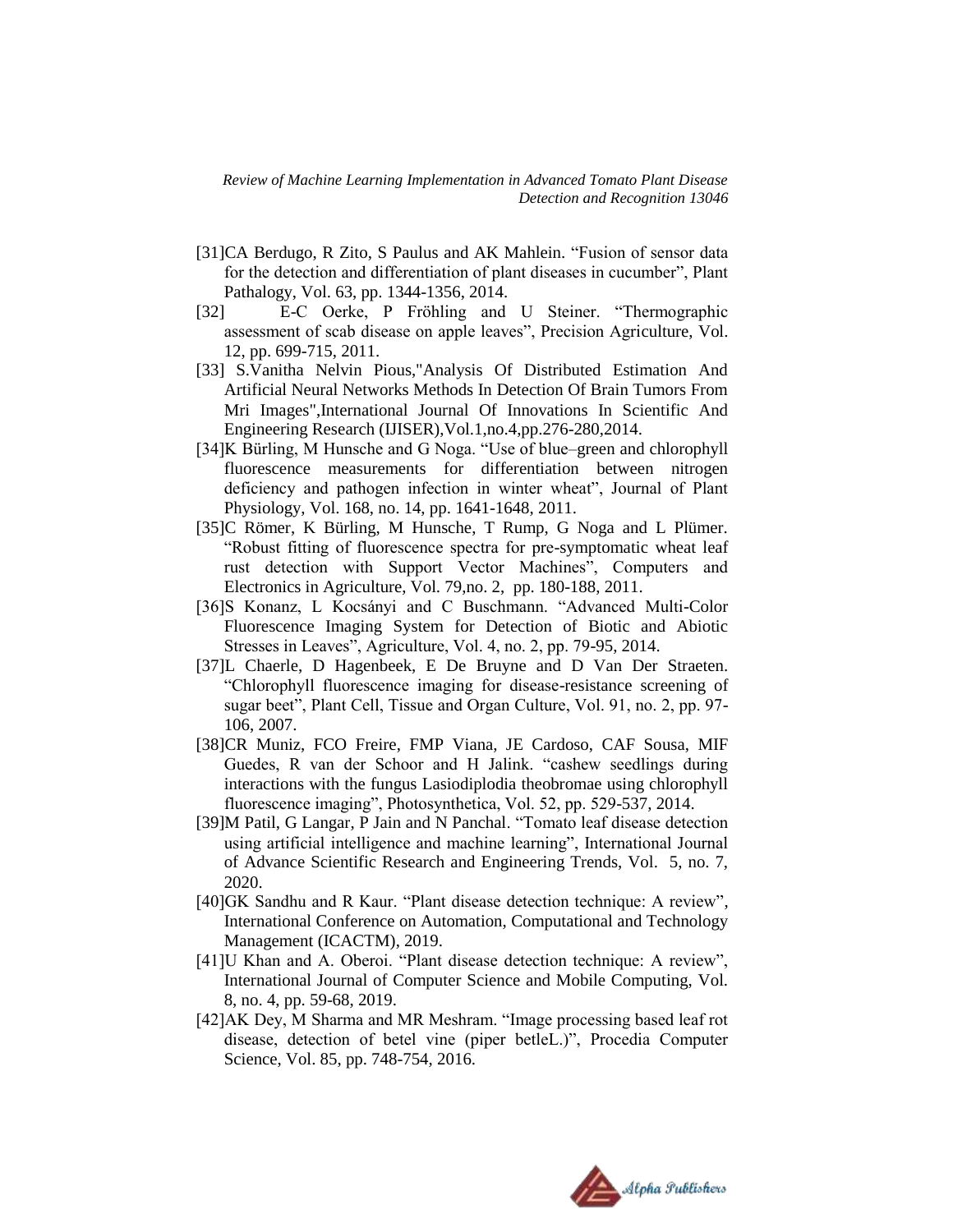- [43]M Sardogan, A Tuncer and Y Ozen. "Plant leaf disease detection and classification based on CNN with LVQ algorithm", 3rd International Conference on Computer Science and Engineering (UBMK), 2018.
- [44]K Balaji and K Kavanya. "Medical image analysis with Deep Neural Networks", Deep Learning and Parallel Computing Environment for Bioengineering Systems, Academic Press, pp. 75-97, 2019.
- [45]P Gavali and S Banu. "Deep Convolutional Neural Network for image classification on CUDA platform", Deep Learning and Parallel Computing Environment for Bioengineering Systems, Academic Press, pp. 99-122, 2019.
- [46]V Tümen, ÖF Söylemezand and B Ergen. "Facial emotion recognition on a dataset using convolutional neural network", International Artificial Intelligence and Data Processing Symposium (IDAP), 2017.
- [47]H Durmuş, EO Güneş and M Kırcı. "Disease detection on the leaves of the tomato plants by using deep learning", 6th International Conference on Agro-Geoinformatics, 2017.
- [48]RG de Luna, EP Dadios and AA Bandala. "Automated Image Capturing System for Deep Learning-based Tomato Plant Leaf Disease Detection and Recognition", IEEE Region 10 Conference, 2019.
- [49]J Shijie, J Peiyi, H Siping and S Haibo. "Automatic detection of tomato diseases and pests based on leaf images", Chinese Automation Congress (CAC). 2017.
- [50]SP Mohanty, DP Hughes and M Salathé. "Using Deep Learning for image-based plant disease detection", Frontiers in Plant Science, 2016.
- [51]P Tm, A. Pranathi, K SaiAshritha, NB Chittaragi and SG Koolagudi. "Tomato Leaf Disease Detection Using Convolutional Neural Networks", Eleventh International Conference on Contemporary Computing (ICC), 2018.
- [52]A Fuentes, S Yoon, SC Kim and DS Park. "A Robust Deep-Learning-Based Detector for Real-Time Tomato Plant Diseases and Pests Recognition", Sensors in Agriculture, Vol. 17, no. 9, 2017.
- [53]H Sabrol and S Kumar. "Plant Leaf Disease Detection Using Adaptive Neuro-Fuzzy Classification", Advances in Computer Vision, Vol. 943, pp. 434-443, 2019.

## **Biographies :**



**Muhammad Sobri Ramli,** UniKL Robotics and Industrial Automation Center (URIAC), Malaysia.